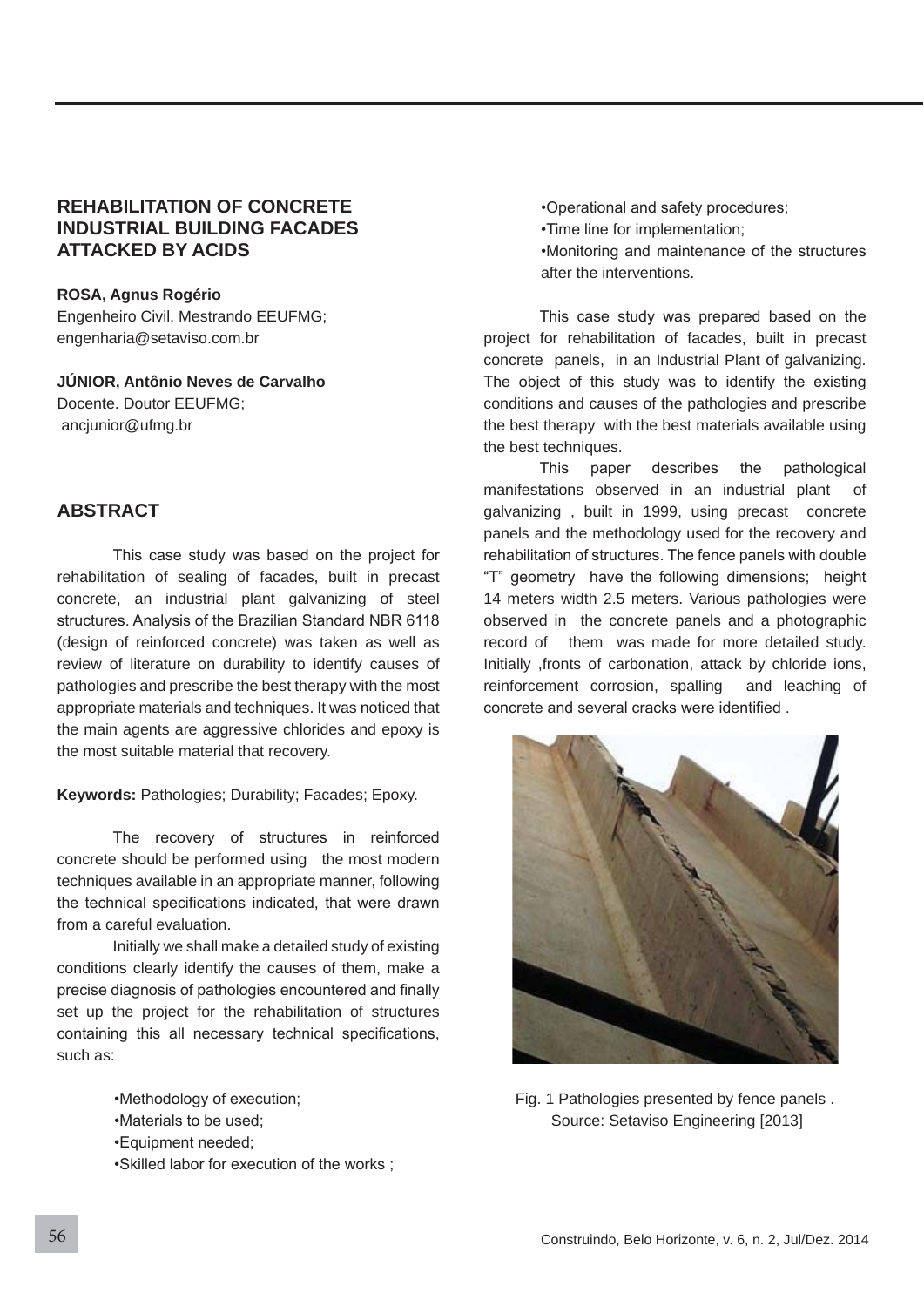## **IDENTIFICATION OF PATHOLOGIC AGENTS**

There are different types of galvanization, one of the oldest and most effective is hot-dip galvanizing. The galvanizing process consists of cleaning of steel parts with subsequent immersion in bath of melted zinc. This process is a versatile and economical way to protect structures, steel parts and equipment against corrosion. This process comprises seven steps (baths) important for the cleaning and soaking of parts. The process of cleaning and galvanization generates various pathogenic agents that can cause severe damage to concrete structures. The following agents were identified:

## **Originated from degreasing:**

•Organic solvents: •alkaline solvents: •Emulsifier: \*Electrolytes in general;

## **Originated from pickling:**

•hydrochloric acid; ·sulfuric acid; •Nitric Acid:

## **Zinc electrolytes may be acidic or alkaline, of which the main ones are:**

•Sulfur electrolytes. .Chlorine electrolytes. \*Cvanide electrolytes.

As a general rule, the main contributors to a galvanization's final effluent are the following: [Source: CETESB1

> 1. The spillways of the metal surface's preparation and cleaning tanks (degreasing and pickling), where organic solvents are used to remove oils and greases, as well as acid and alkaline baths, for removal of slag, rust etc;

2. Waste from the electrolytic bath tanks, after several weeks or months of use

3. . Splashes from parts removed or transferred from their electrolytic tanks and leaks from tanks and pipes.

4. The waste usually consists of solutions of sulfuric acid, hydrochloric acid, nitric acid and hydrofluoric acid, essentially acidic electrolytes from baths. The PH of these wastes are often below 2.

## **IDENFICATION OF THE PATHOGIES**

Although the Company has modern and efficient system for collection and treatment of gases and waste , from its manufacturing process is inevitable that many of the agents mentioned above are capable of acting and damage the concrete structures of the fence panels.

This action of pathogens plus the age of the building ,15 years, caused a several damage to concrete structures. It is noteworthy that the facade in question is oriented from east to west, so getting heat stroke during the entire period of the day, the damage becomes worse because at night the structure receives vapors from the fumes of hydrochloric acid and condensed on the surface. During day there was drying and evaporation, in a continuous process of wetting and drying. Due to the industrial atmosphere there was also acting on the structures a carbonation fronts. The consequences of carbonation reflect on the corrosion process allowing the penetration of chloride ions, part of the chloride ions are free to act. [ANDRADE2001], due to the higher solubility of the Friedel salt caused by reduction of pH [KULAKOWSKI, 1994]. Thus, the critical armature passive layer disruption limit is achieved by the free chloride ions in the concrete, even with a lower total of chlorides contents.

MONTERIO and NEPOMUCENO (1996) add that the efficiency of the additions used in cement as a factor in the reduction of chloride ions is reduced when the concrete is carbonated. According to [BAKKER,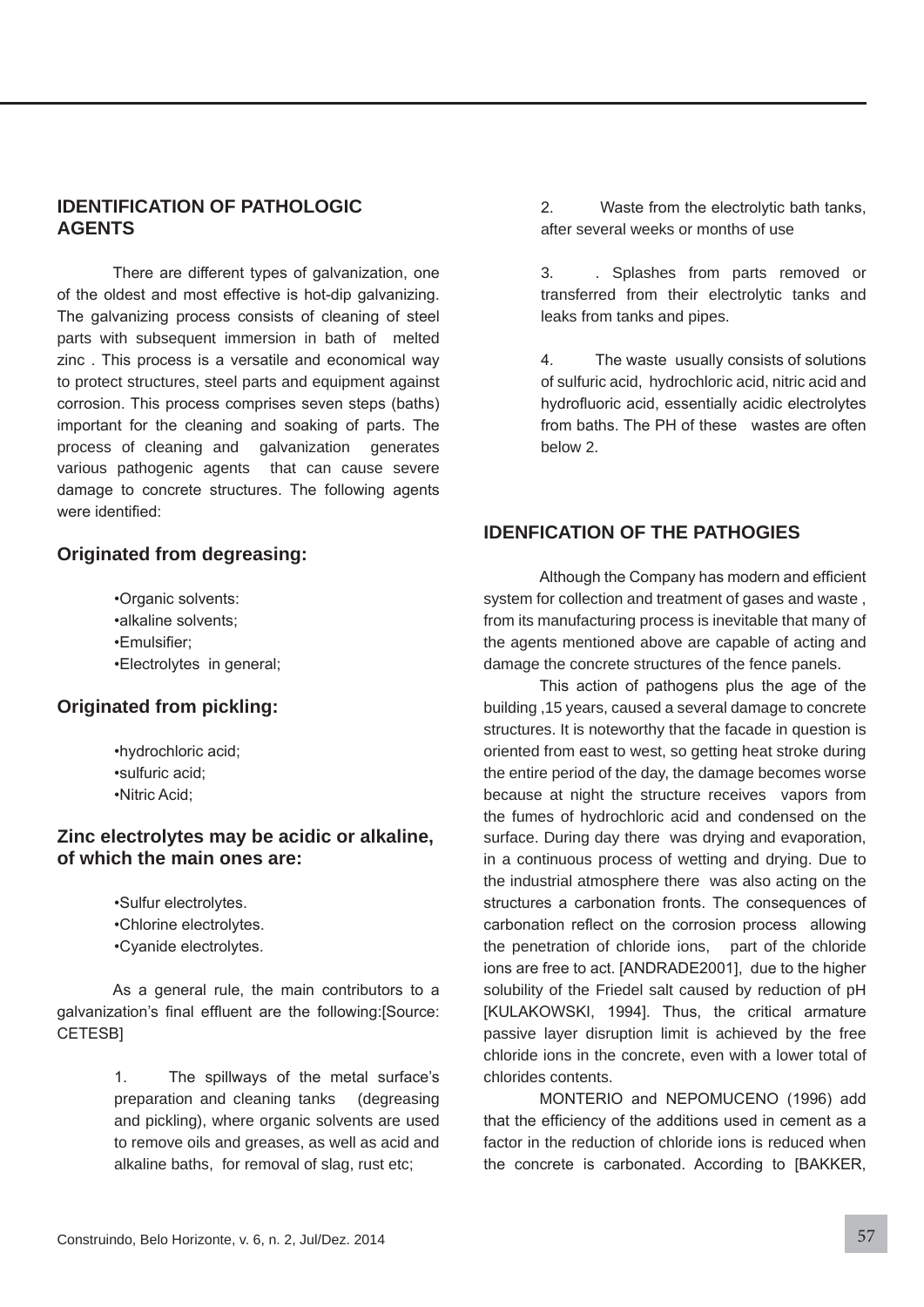mentioned by FIGUEIREDO 2005], the combination carbonation and chloride is the most commonly cause severe corrosion problems.



Fig.2 Hydrochloric acid tanks for pickling Source: Setaviso Engineering [2013]

 One of the mechanisms of penetration of pathogens chloride ions in the concrete are through the concrete pores microstructure. The driving forces of the transport of these substances in the concrete can be the difference in concentration, pressure, temperature, density, electric potential and capillary suction [NEPOMUCENO, 2005].

There are four basic mechanisms of transportation of aggressive fluids and ions into the concrete permeability, capillary suction, diffusion and migration, which may act simultaneously or successively over time according to the exposure conditions that the concrete is subjected, [CALCADA, 2004].

The penetration of chloride ion is possible only when there is water in the pores of the concrete. If the water is stagnant, the displacement of chloride ions takes place by diffusion. When the concrete undergoes cycles of wetting and drying, the penetration of these ions becomes by capillary force of water that are present [GUIMARÃES, 2000]. The penetration depth of the ions depends on the duration of periods of wetting and drying, as well as the permeability of the concrete surface [BAKKER and FIGUEIREDO, 2005].

According to [HELENE 1997], the four basic mechanisms are governed by three main parameters, as well as the mechanical properties of concrete, which are: the ratio W / C, healing and the degree of hydration - responsible for the quality of the concrete.

 Mechanisms can occur simultaneously both in real situations and in testing procedures. [NEPOMUCENO 2005] presents some of these combinations:

> .Capillary Absorption, convection and diffusion: the initial period depending on the moisture content, the inflow of ions will occur by capillarity, and then through diffusion;

> \*Diffusion and migration: may occur in migration tests, where an electrical potential is applied to determine the diffusion coefficient of chlorides;

> •Permeability and convection: occur when agents are contained in the fluid that penetrates the structure.

 Corrosion of reinforcement in concrete has two important effects on the concrete and produces spalling , decreases the section of the rebars [CANOVAS, 1988]. These two problems have been identified in almost all the panels, with the corrosion of the diameter of the rebars there was an increase in volume of up to 6 times . Internal stress in the section was generated , so that there is a loss of adhesion between the concrete and the reinforcement occurring "spalling" of concrete.

According to [THOMAS 1989], the fissures and cracks are the most important anomalies due to three aspects: the acknowledgment of a serious problem in the concrete structure, compromising the performance of the structure in service and psychological embarrassment that crack has on its users. The pathogens were identified after careful inspection, the experience also contributed to the diagnosis, allowing location correct identification of pathogens and the effects of each of the structures.

 During the inspection were found a high concentration of reinforcement on the panels section. The covering thickness was below the NBR6118 and NBR9062 specifications. It was found many situations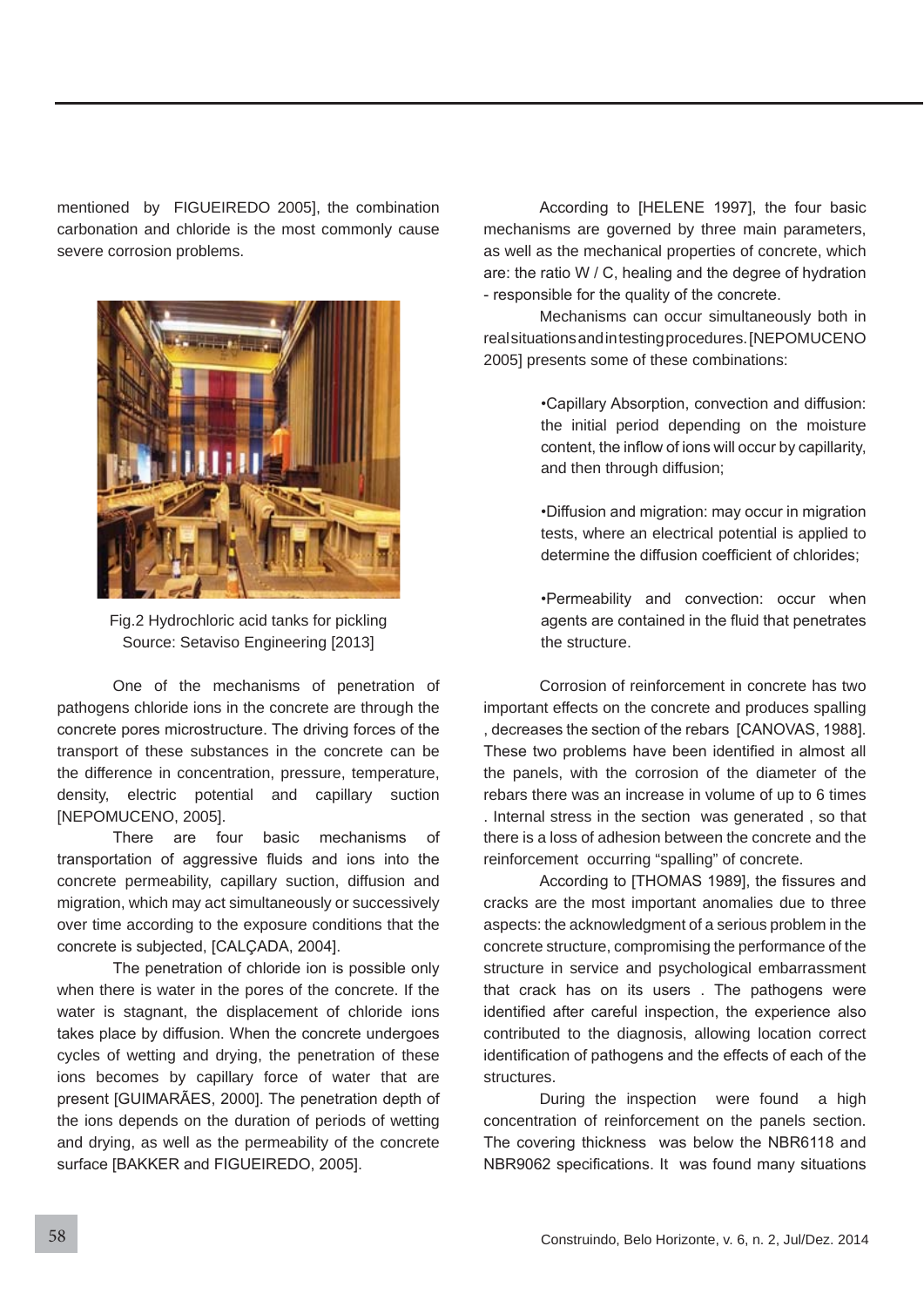with  $4 \theta \frac{3}{4}$  rebars concentration on the 100mm pillar section .



Fig. 3 High concentration of reinforcement, 4 rebar  $\theta \frac{3}{4}$ and low reinforcement coverings (6mm) The structure is already attacked by hydrochloric acid vapors. Source: Setaviso Engineering [2013]

The ABNT NBR 6118 indicates the following situations to fix the coverings (item  $6.4$ ):

| <b>Environmental</b> | <b>Aggressiveness</b> | <b>Project classification</b> | Risk of       |
|----------------------|-----------------------|-------------------------------|---------------|
| classification       |                       | environment                   | deterioration |
|                      | Very Strong           | Industrial                    | High          |

Fig. 4 ABNT NBR 6118 Environmental Classification

|                       |                           | <b>Environmental classification: IV</b><br><b>Nominal Coverings (mm)</b> |  |
|-----------------------|---------------------------|--------------------------------------------------------------------------|--|
| <b>Structure Type</b> | <b>Structural Element</b> |                                                                          |  |
| Reinforced Concrete   | Bean Pillar               | $50 \text{ mm}$                                                          |  |

Fig. 5 ABNT NBR 6118 Coverings Specification

The ABNT NBR 9062 prescribes:

#### " 9.2.1.1 Coverings

"In the elements of precast concrete, as defined in Chapter 3, with not less than 25 MPa and minimum consumption of 400 kg of cement per cubic meter and W/C factor less than or equal to  $0.45$  characteristic strength fck, any reinforcement, including distribution, connection , must not have covering less than :

D) - For concrete in highly aggressive environment covering of 3.5 cm, as follows:

"- For more than 6 cm covering, should put an reinforcement skin supplement, whose coverings must not be less than the limits specified in this paragraph;"

Thus the low covering was also a major factor to allow chloride ions penetration and accelerate the corrosion of reinforcement. "

#### **THERAPY PROPOSAL**

 For the rehabilitation of structures of fence panels was proposed the following solution:

> . Wash all the structures with pressurized hot water 4,000 PSI (281kgf / cm<sup>2</sup>);

> \*Demolition of all points where the concrete showed signs of deterioration;

> . Washing of structures with alkaline-based anionic surfactants, alkalis, solvents and emulsifiers concentrated detergent PH 14;

> . Wash with mild biodegradable detergent and hot pressurized water 4,000 PSI;

> •Treatment of armor using needle gun, wire brushes to remove all corrosion points;

> •Replacement of armor that had loss of greater than 5% nominal section:

> •Treatment of armor with zinc rich epoxy two component polyamide cured to provide cathodic protection to the carbon steel;

> .Application of adherence to structural thixotropic epoxy adhesive slowly picks bridge;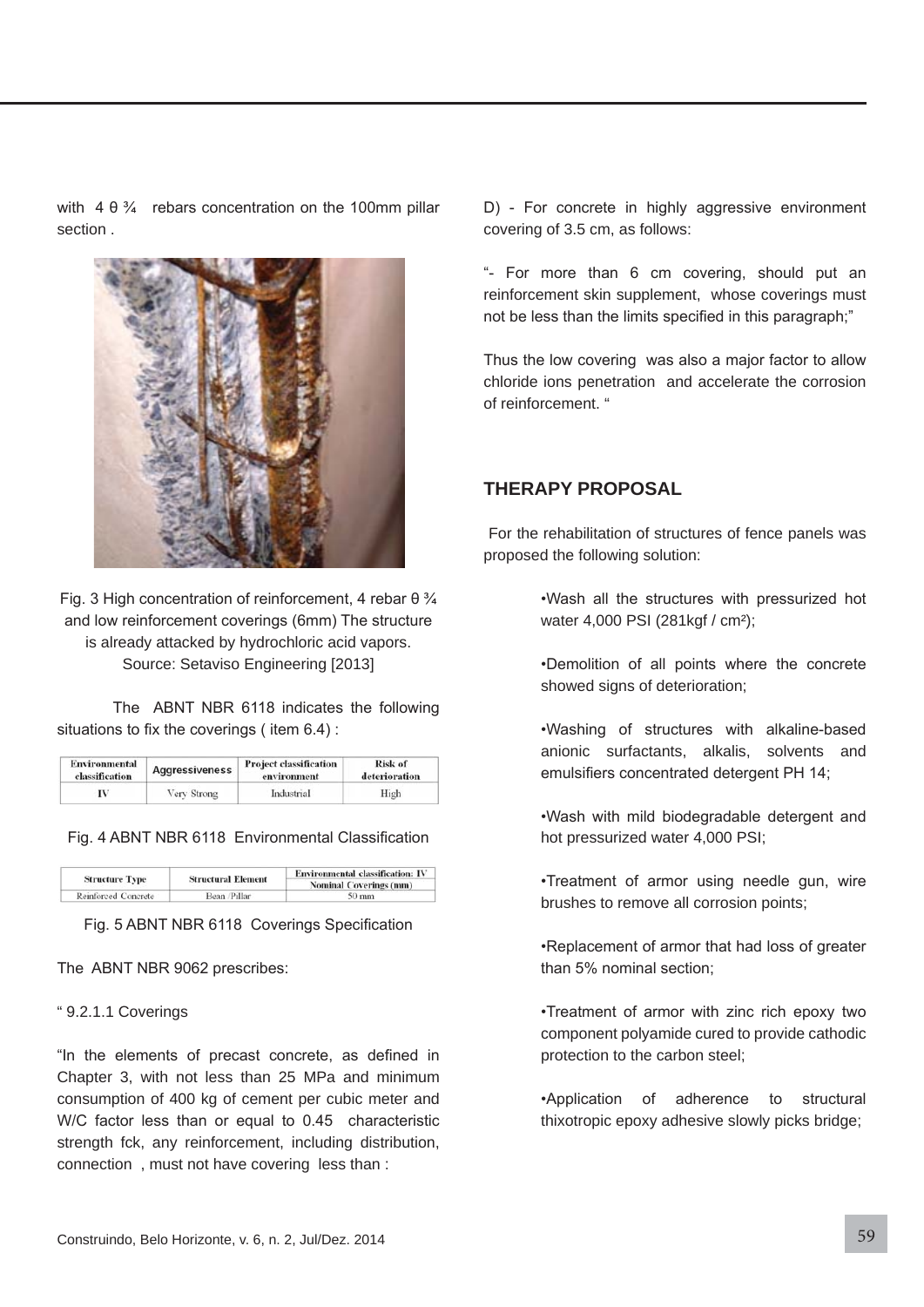•Restoration of damaged and demolished structural grout areas;

• Application of Structural Polymer mortar for repairs to concrete structures with thickness  $0.5$ cm  $2.5$ cm deep application system "drypack";

\*Application of cementitious mortar for structural repairs to concrete structures with thickness 3.0 cm to 7,0cm depth application system "drypack";

\*Application of Grout for larger repairs, application system "dry-pack";

\*Application of the sealing epoxy varnish, polyamide cured with appropriate viscosity to allow good penetration into concrete surfaces, plaster, masonry, cement asbestos seals these surfaces prevents excessive absorption with a dry film thickness of 50µ;

\*Application of two intermediate coats with bi cured epoxy polyamide component, highbuild, fast drying, developed to protect carbon steel and concrete in industrial exposures environment, applied dry film thickness of  $150\mu$ ;

.Apply a finish coat of acrylic aliphatic polyurethane high build, bi component with a low content of volatile organic compounds (Low VOC). Paints in acrylic aliphatic polyurethane has excellent weathering resistance, excellent flexibility and toughness to withstand the harshest working conditions, with dry film thickness of 100u



Fig. 6- First step of cleaning: washing with hot water Source: Setaviso Engineering [2013]



Fig. 7- Second step of cleaning: washing with pressurized water and alkaline detergent pH14. Source: Setaviso Engineering [2013]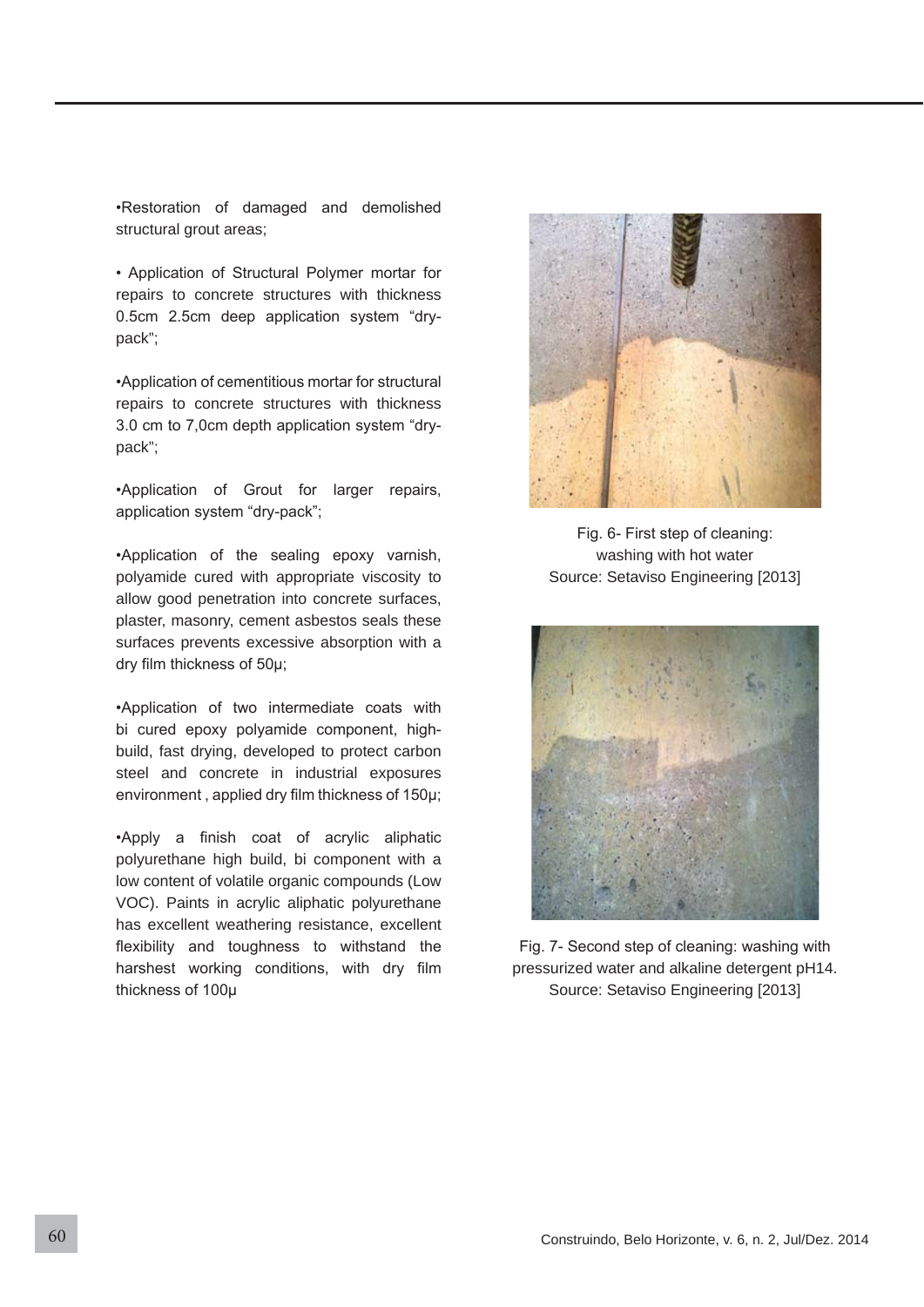

Fig. 8- Reinforcement cleaning using needle gun. Source: Setaviso Engineering [2013]



Fig. 9- Reinforcement cleaning using steel rotating brush. Source: Setaviso Engineering [2013]



Fig. 10- Application of epoxy rich zinc for reinforcement protection. Source: Setaviso Engineering [2013]



Fig. 11-Application of structural cementitious mortar for repairs up to 7cm deeper. Source: Setaviso Engineering [2013]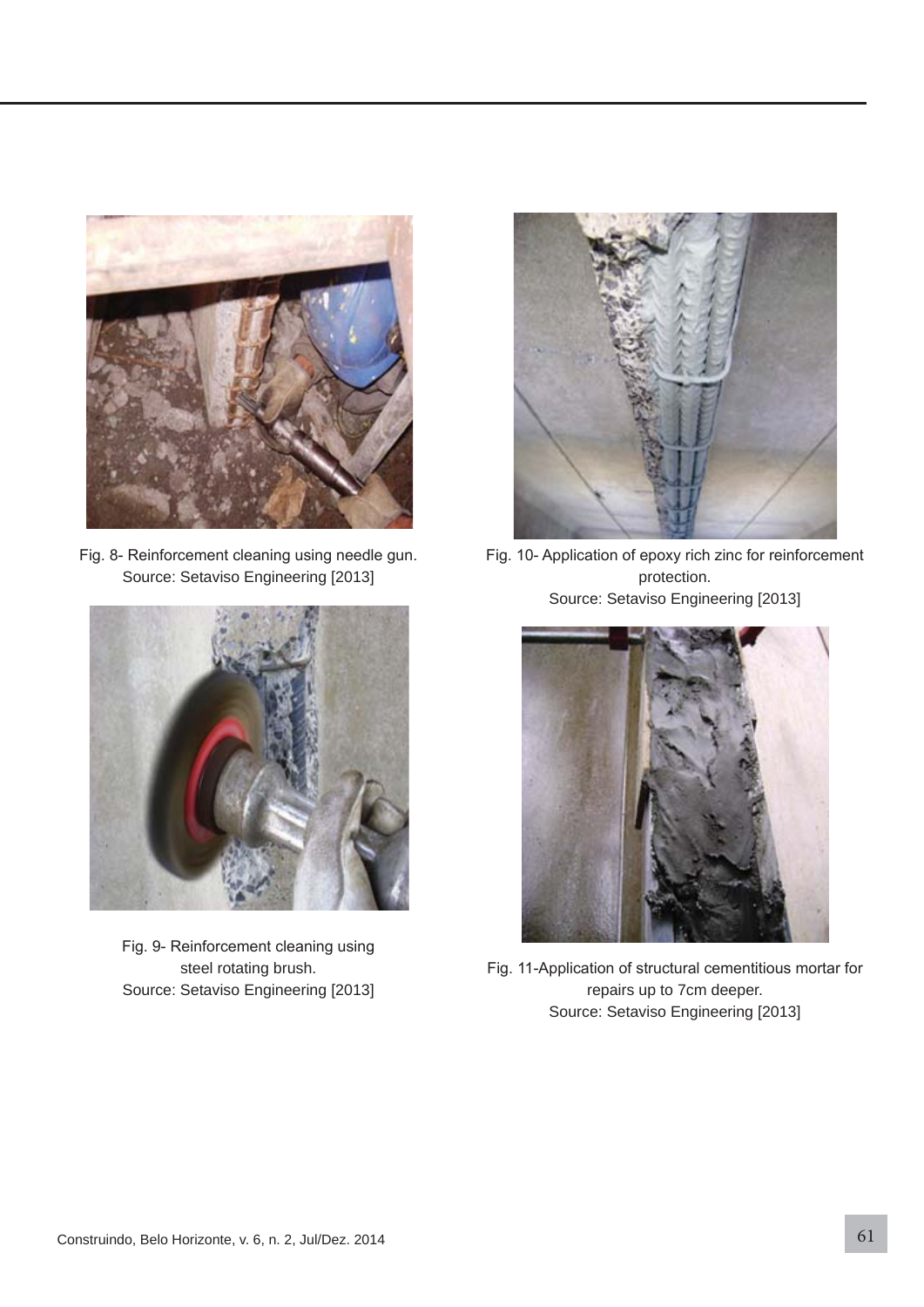

Fig. 12- Application of epoxy varnish sealer and application of intermediate coat in epoxy two component polyamide cured. Source: Setaviso Engineering [2013]



Fig. 13-Application of final coat in acrylic aliphatic polyurethane low (VOC). Source: Setaviso Engineering [2013]

## **CONCLUSION**

The recovery and rehabilitation of reinforced concrete structures is extremely expensive due to the need for specific treatment materials skilled labor plus the cost of partial or total interdiction of structures. The identification of services conditions that the reinforced concrete structures are subjected is a essential factor for it to have a long and healthy life. The constant maintenance and conservation allow the structures to remain in service for long periods.

 In our case study we found that the extreme condition in what the structures were subjected (fronts combination of carbonation and chloride attack) and the low thickness of coverings was essential for degradation of them.

After the structural recovery and rehabilitation of structures, it was prescribe a protection system with the combination of epoxy and polyurethane paints. The system has an estimated useful life of 15 years and may have its life extended with specific periodic maintenance without the need for major interventions.

# **BIBLIOGRAPHY**

ACLCOMMITTEE 222 ACL222R-89; Corrosion of metals in concrete. In: AMERICAN CONCRETE INSTITUTE. *Manual of concrete practice*, Detroit: ACI Committee 222, v.1, 1990.

ANDRADE, C. Manual para diagnóstico de estruturas com armaduras corroídas. São Paulo: PINI, 1992.

ANDRADE, T.; COSTA E SILVA, A. J. Patologias das Estruturas. In: Concreto: Ensino, Pesquisas e Realizações. Geraldo Isaia (Ed.). São Paulo: IBRACON, 2005.

ASSOCIAÇÃO BRASILEIRA DE NORMAS TÉCNICAS. NBR 6118 Projeto e execução de obras de concreto armado. Rio de Janeiro, 2003.

ASSOCIAÇÃO BRASILEIRA DE NORMAS TÉCNICAS. NBR 9062: Projeto e execução de estruturas de concreto pré-moldado. Rio de Janeiro, 2001.

CALCADA, L. M. L. Estudo da Eficácia do Ensaio de Migração em Condições de Fluxo Não Estacionário